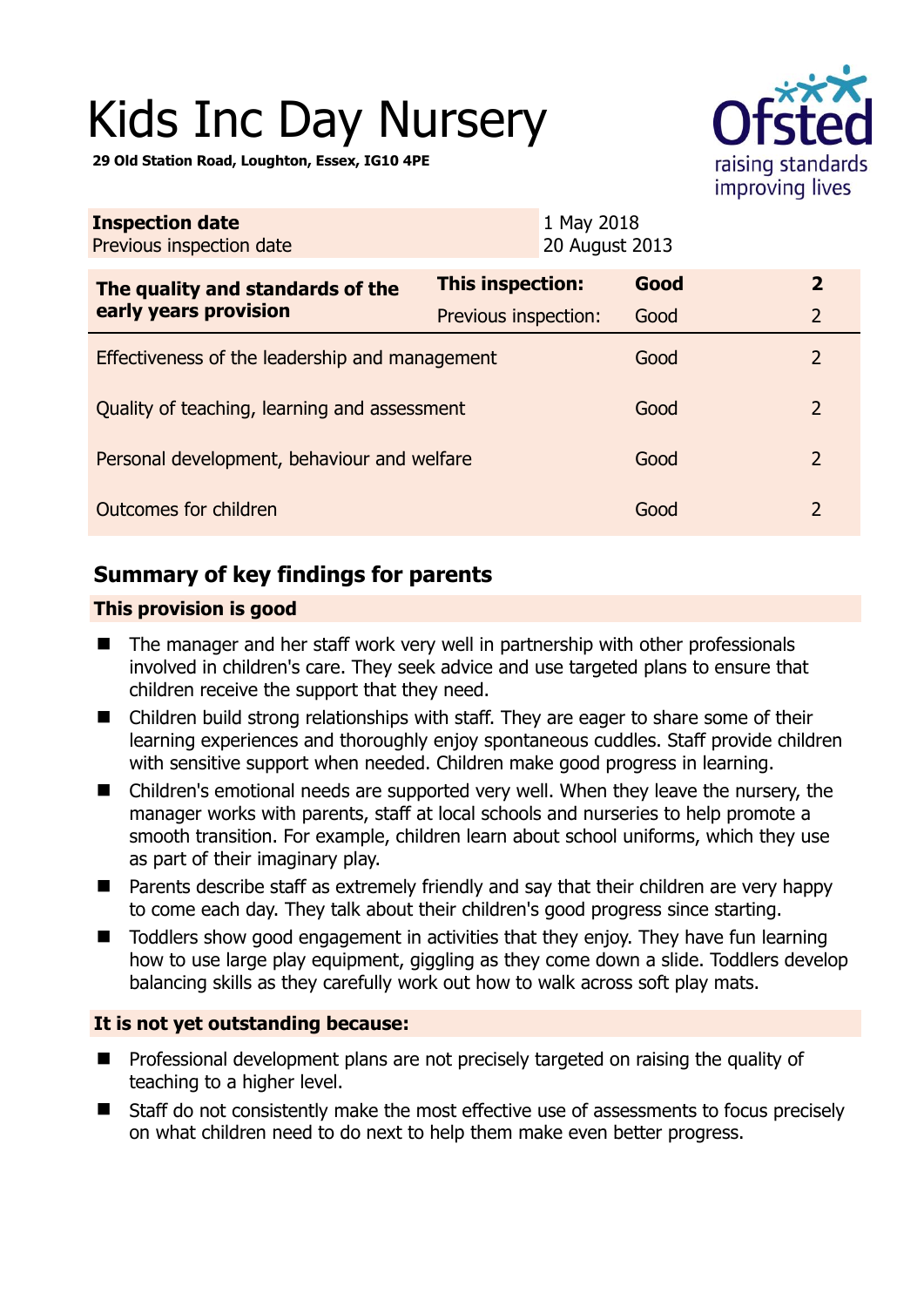## **What the setting needs to do to improve further**

#### **To further improve the quality of the early years provision the provider should:**

- enhance professional development opportunities that help to raise the quality of teaching to an even higher level
- make more effective use of assessments and focus on what children need to learn next to help children to make rapid progress.

#### **Inspection activities**

- The inspector observed the quality of teaching during activities indoors and outdoors and assessed the impact this has on children's learning. She spoke to children and staff throughout the inspection.
- The inspector completed two joint evaluations of activities with the manager.
- The inspector held a number of discussions with the management team, staff and children.
- The inspector looked at relevant documentation, including evidence of the suitability of persons working with children. The inspector discussed with the management team and staff how they reflect on their practice.
- The inspector took account of the views of parents through discussion provided at inspection.

#### **Inspector**

Ann Cozzi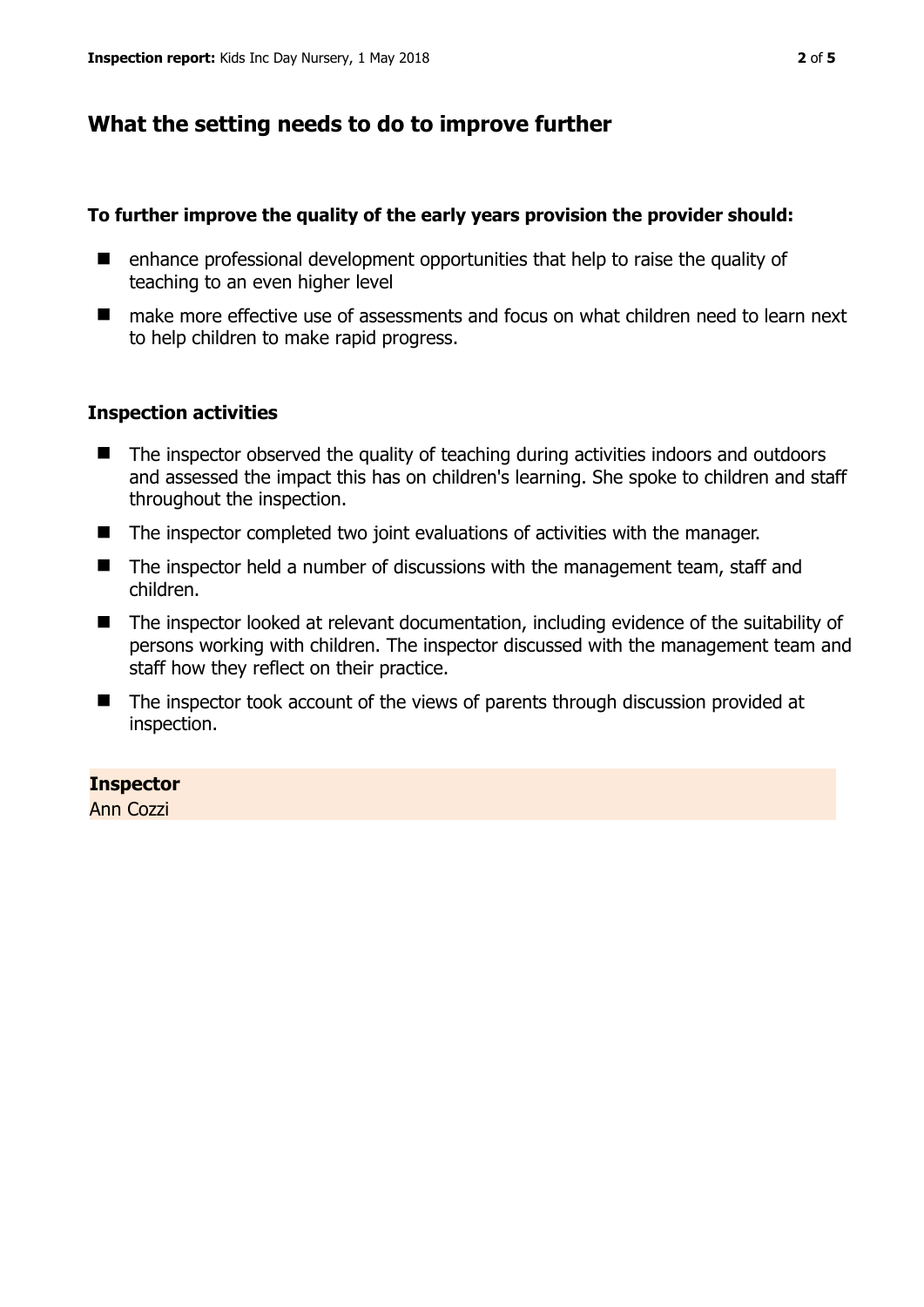## **Inspection findings**

#### **Effectiveness of the leadership and management is good**

Safeguarding is effective. The manger and her staff team show a good understanding of their roles and responsibilities. They are aware of the signs of abuse and how to follow the whistle-blowing procedure. Managers have a very clear understanding about reporting any concerns they may have about a staff member or a child in their care. Parents are aware of how their children are progressing. They are provided with some ideas about what they can do to support learning at home. For example, staff provide ideas to extend learning in the newsletter which is sent to them every two weeks. Displays provide parents with a good range of helpful information and colourful photographs of past events in which their children have been involved. Recruitment procedures are robust. All relevant suitability checks are completed to help ensure that staff are suitable to be around children. The secure entry system ensures that senior staff are alerted to the arrival of visitors. The views of staff, parents and children are considered as part of reflective practice. This feedback is used to inform decisions about future improvements.

#### **Quality of teaching, learning and assessment is good**

Information about children's development level and personal care is sought from parents at the start. This generally helps staff develop an understanding of how to meet each child's individual needs. Staff plan a wide range of interesting activities and experiences throughout the nursery. Toddlers learn about mathematics. For instance, they enthusiastically explore volume and capacity as they pour coloured water and sand from one container to another. Older children enjoy practising their writing. For example, they skilfully copy words they can see on a noticeboard nearby. They successfully name these with the help of visual clues. Children thoroughly enjoy the positive attention they receive from staff, who are quick to praise their achievements.

#### **Personal development, behaviour and welfare are good**

Children's good health is promoted well. They eagerly talk about why they wash their 'dirty hands' before eating. They enjoy a well-balanced range of foods that takes account of their dietary needs and preferences. Children enjoy outdoor play. They are supervised and supported well by staff to learn how to keep themselves safe. For example, staff provide young children with gentle guidance as they learn how to climb to the top of a slide. Older children are encouraged to work out their disputes with some support from staff. Children learn how to take turns as part of regular routines and activities.

#### **Outcomes for children are good**

Children have good imaginations. For example, they put on a chef's hat and use garden gloves to pick up items that they pretend are hot. Children show perseverance as they spend time working out how to fit a range of different sized construction bricks together. They demonstrate good problem-solving skills when staff ask them to help re-create a model. Young children become engrossed in creative play opportunities, such as cutting and sticking. They develop coordination and control of their movements as they carefully spread glue over paper. Children are well prepared for school.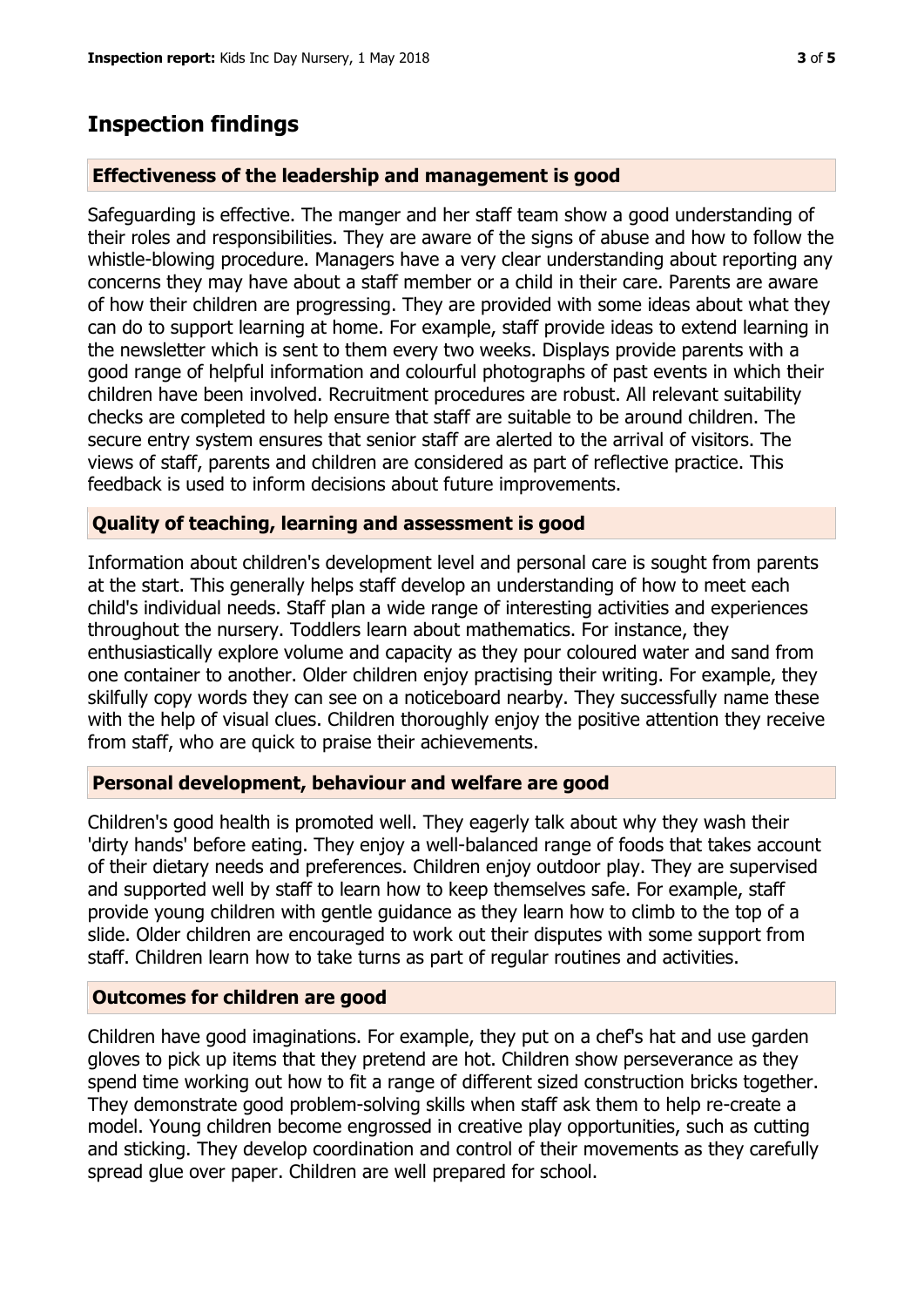## **Setting details**

| Unique reference number                             | EY271103                                |  |
|-----------------------------------------------------|-----------------------------------------|--|
| <b>Local authority</b>                              | <b>Essex</b>                            |  |
| <b>Inspection number</b>                            | 1064482                                 |  |
| <b>Type of provision</b>                            | Full-time provision                     |  |
| Day care type                                       | Childcare - Non-Domestic                |  |
| <b>Registers</b>                                    | Early Years Register                    |  |
| Age range of children                               | $0 - 4$                                 |  |
| <b>Total number of places</b>                       | 60                                      |  |
| Number of children on roll                          | 95                                      |  |
| Name of registered person                           | Select Enterprises (South East) Limited |  |
| <b>Registered person unique</b><br>reference number | RP905982                                |  |
| Date of previous inspection                         | 20 August 2013                          |  |
| <b>Telephone number</b>                             | 0208 502 4488                           |  |

Kids Inc Day Nursery registered in 2003. The nursery employs 21 members of childcare staff. Of these, 18 hold appropriate early years qualifications at level 2 or above. The nursery opens from Monday to Friday for 51 weeks of the year. Sessions are from 7.30am to 6pm. The setting provides funded early education for two-, three- and four-year-old children.

This inspection was carried out by Ofsted under sections 49 and 50 of the Childcare Act 2006 on the quality and standards of provision that is registered on the Early Years Register. The registered person must ensure that this provision complies with the statutory framework for children's learning, development and care, known as the early years foundation stage.

Any complaints about the inspection or the report should be made following the procedures set out in the guidance 'Complaints procedure: raising concerns and making complaints about Ofsted', which is available from Ofsted's website: www.gov.uk/government/organisations/ofsted. If you would like Ofsted to send you a copy of the guidance, please telephone 0300 123 4234, or email enquiries@ofsted.gov.uk.